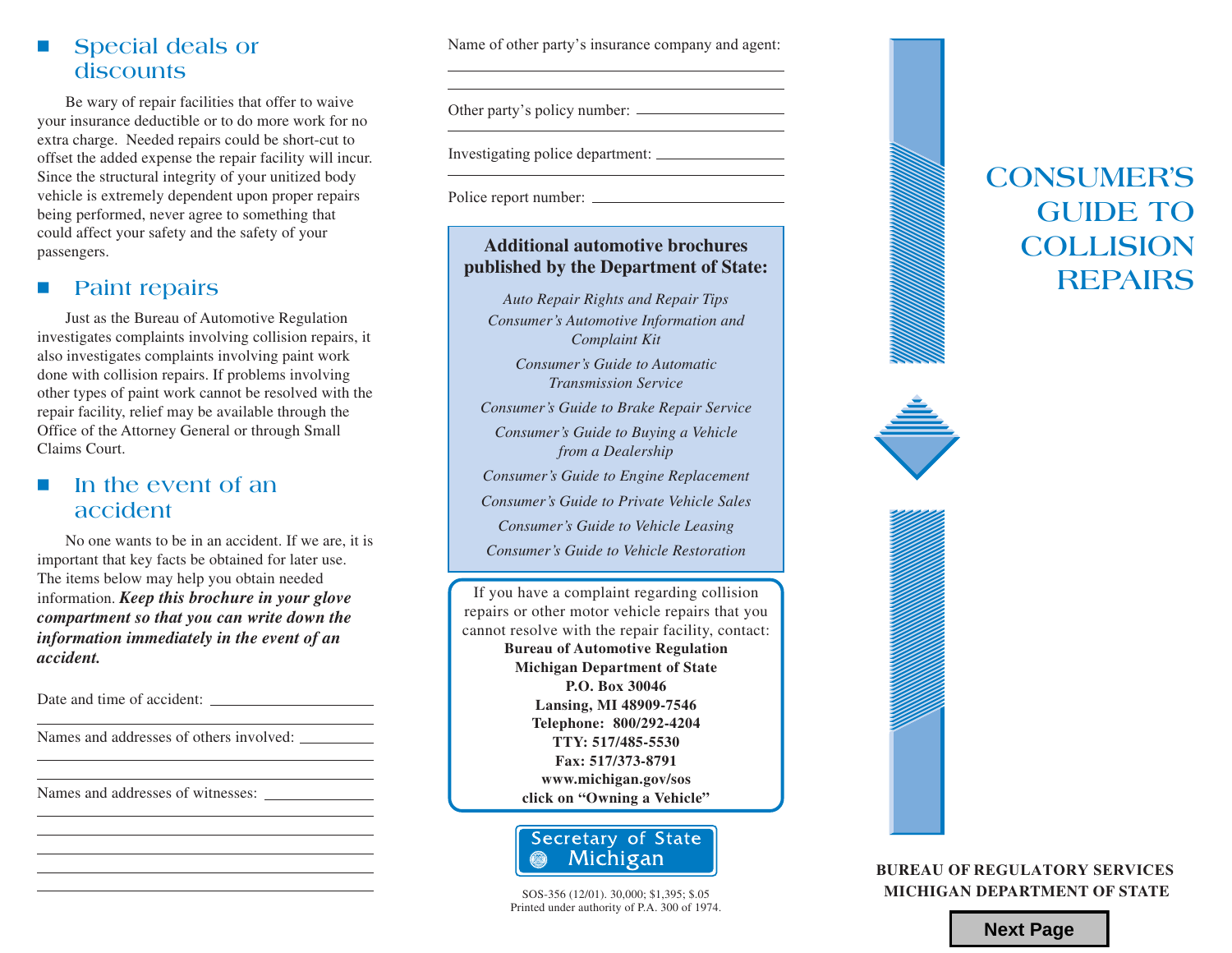No vehicle owner expects to be<br>
involved in an accident. But, at<br>
damage to your vehicle as the result of a collision. involved in an accident. But, at some point, you may be faced with Vehicle repairs can be handled better by an informed consumer.

The Michigan Department of State wants you to know your rights before you authorize repairs to your vehicle. The department's Bureau of Regulatory Services licenses and regulates automobile dealers, repair shops and mechanics, informs consumers of their rights and investigates related complaints.

This brochure describes what is involved when collision repairs are needed and details your rights as a consumer.

### **Vehicle design**

Most vehicles manufactured since 1980 are of a design known as unitized body (commonly known as unibody) construction. This design is particularly good at absorbing collision impacts and minimizing injury to vehicle occupants. The ability to absorb collision impact is accomplished by creating "crush zones" in the vehicle that absorb and redirect the impact energy to other areas of the vehicle outside the passenger compartment.

Unitized body construction relies on a number of lightweight, high strength steel panels and parts, properly welded together, to provide structural strength. Due to the energy-absorbing nature of the design, even relatively minor appearing accidents can result in damage that may affect the structural integrity of the vehicle.

Proper training and equipment are necessary for the repair facility you choose to correctly diagnose and repair your vehicle. A poorly repaired vehicle may be unsafe and can cost you money.

#### **Your right to choose**

You are entitled to choose where your vehicle will be repaired. Your insurance company may provide you with a list of possible repair facilities.

## **Collision Damage**



#### **Passenger safety is a key element in automobile design.**

- Front and rear structural parts are designed to absorb collision energy by collapsing at pre-determined points called crush zones.
- Crush zones are built into the front and rear of the vehicle as a series of holes, dimples, or convolutions.
- Hoods are designed to buckle and avoid windshield penetration.
- $\blacksquare$  The structure is designed to route collision damage around the passengers.

The repair facility you choose should meet the requirements listed below.

#### **What you should look for**

Under Michigan law, repair facilities that perform collision repairs are required to be registered (licensed) by the Department of State. The registration and a consumer information sign must be posted in a prominent location within the facility.

The consumer information sign advises you of your right to a written estimate from the facility before repairs begin and to a final invoice upon completion of repairs. Further, mechanics who repair

collision-damaged unitized body vehicles are required by law to be certified in the category of Unitized Body Structural Repair. The mechanic's certificate must be posted in a *conspicuous* location.

Look for the facility's registration, the mechanic's certificate and the information sign. If you do not see them, ask the service manager or owner about them. If they cannot be shown to you, take your vehicle elsewhere. Only do business with a repair facility that is registered and can demonstrate that it has properly trained, certified mechanics who will work on your vehicle.

#### **Repairs to be performed**

When you receive a written estimate for the work that will be done, be sure you understand the extent of repairs that will be performed and the type of parts that will be used. The abbreviation "LKQ" stands for "Like Kind and Quality" and is another way of saying the part is used and not new. Never allow a repair facility to install used safety items, such as a supplemental inflatable restraint system (an air bag).

Michigan law requires a collision repair facility to inform you in writing if the replacement parts used to repair your vehicle *are not* OEM (Original Equipment Manufacturer, the company that manufactured your vehicle). Parts *not* produced by the vehicle manufacturer may be of a lesser quality and, if used, may void the manufacturer's warranty. Before authorizing collision repairs, make sure you inform the repair facility and your insurance company if you only want the repair completed with OEM parts.

#### **Will there be a warranty?**

Before allowing the repair facility to begin repairs, find out if the facility provides a warranty on its work. A repair facility is not required to provide a warranty. If a warranty is provided, the terms and any exclusions must be in writing. If you are told the repair to your vehicle will be warranted, make sure you receive a written copy of the warranty.